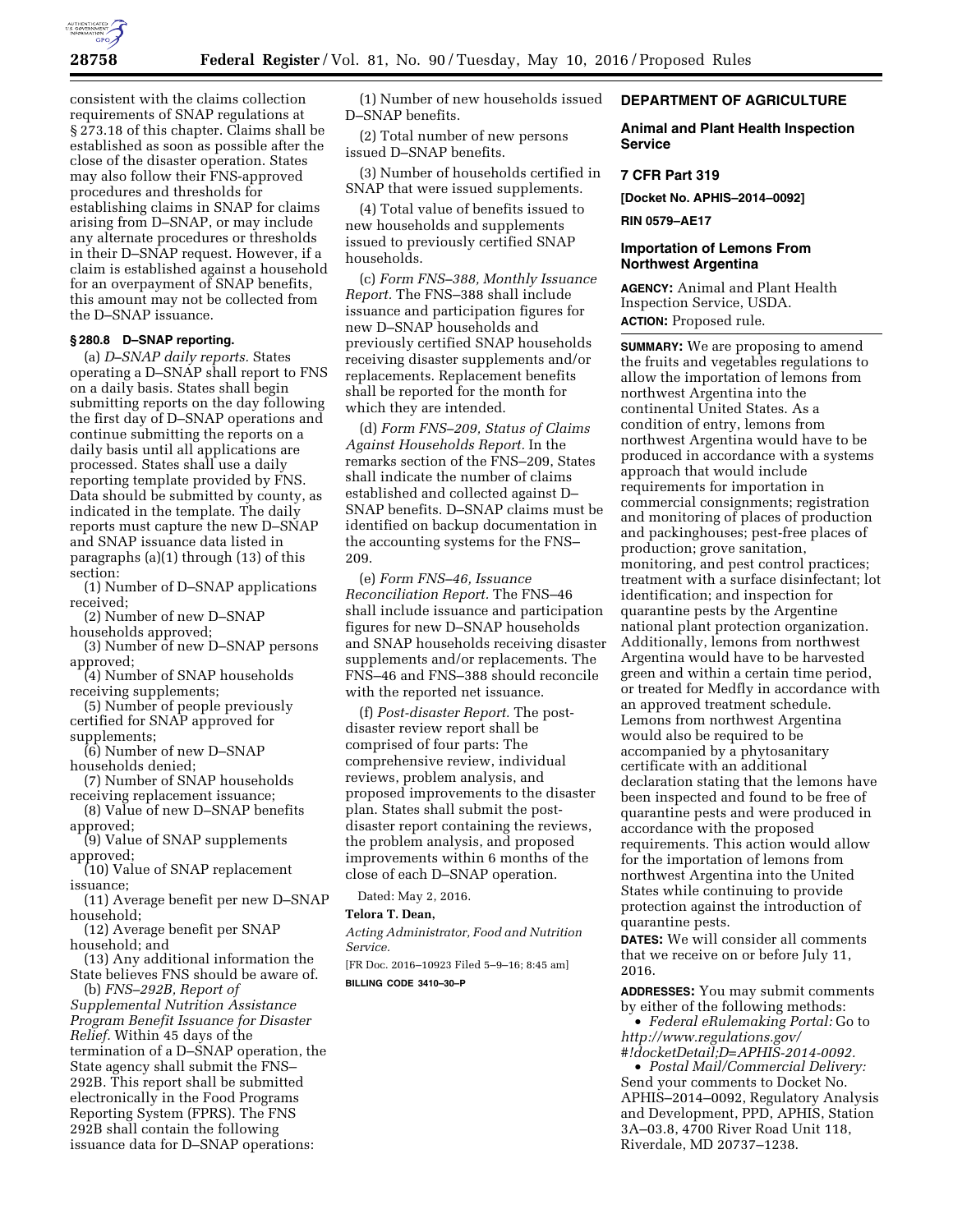Supporting documents and any comments we receive on this docket may be viewed at *[http://](http://www.regulations.gov/#!docketDetail;D=APHIS-2014-0092) [www.regulations.gov/](http://www.regulations.gov/#!docketDetail;D=APHIS-2014-0092)*

*[#!docketDetail;D=APHIS-2014-0092](http://www.regulations.gov/#!docketDetail;D=APHIS-2014-0092)* or in our reading room, which is located in room 1141 of the USDA South Building, 14th Street and Independence Avenue SW., Washington, DC. Normal reading room hours are 8 a.m. to 4:30 p.m., Monday through Friday, except holidays. To be sure someone is there to help you, please call (202) 799–7039 before coming.

**FOR FURTHER INFORMATION CONTACT:** Mr. Juan A. (Tony) Román, Senior Regulatory Policy Specialist, PPQ, APHIS, 4700 River Road Unit 133, Riverdale, MD 20737–1236; (301) 851– 2242.

### **SUPPLEMENTARY INFORMATION:**

# **Background**

The regulations in ''Subpart–Fruits and Vegetables'' (7 CFR 319.56–1 through 319.56–75, referred to below as the regulations) prohibit or restrict the importation of fruits and vegetables into the United States from certain parts of the world to prevent the introduction and dissemination of plant pests within the United States.

The national plant protection organization (NPPO) of Argentina has requested that the Animal and Plant Health Inspection Service (APHIS) amend the regulations to allow lemons (*Citrus limon* L.) from the northwest region of Argentina (the Provinces of Catamarca, Jujuy, Salta, and Tucumán) to be imported into the continental United States. Northwest Argentina is the main lemon-producing region in Argentina, and different pests occur there than those that occur in other citrus-producing areas in Argentina.

In evaluating Argentina's request, we prepared a pest risk assessment (PRA) and risk management document (RMD). Copies of the PRA and the RMD may be obtained from the person listed under **FOR FURTHER INFORMATION CONTACT**, viewed in the reading room listed above under **ADDRESSES**, or viewed on the Regulations.gov Web site (see **ADDRESSES** above for instructions for accessing Regulations.gov).

The PRA, titled ''Risk Assessment for the Importation of Fresh Lemon (*Citrus limon* (L.) Burm. f.) Fruit from Northwest Argentina into the Continental United States'' analyzes the potential pest risk associated with the importation of fresh lemons into the continental United States from northwest Argentina.

A quarantine pest is defined in § 319.56–2 of the regulations as a pest of

potential economic significance to the area endangered thereby and not yet present there, or present but not widely distributed and being officially controlled. The PRA identifies nine pests of quarantine significance present in Argentina that could follow the pathway for lemons from northwest Argentina to the continental United States. They are:

• *Brevipalpus californicus* (Banks), the citrus flat mite; *B. obovatus*  Donnadieu, the scarlet tea mite; and *B. phoenicis* (Geijskes), the false spider mite. These mites (referred to in this document as the *Brevipalpus* spp. mites) are potential vectors of citrus leprosis virus (CiLV), a quarantine pest present in Argentina;

• *B. chilensis* Baker, the Chilean false red mite;

• *Ceratitis capitata* (Wiedemann), the Mediterranean fruit fly (Medfly);

• *Cryptoblabes gnidiella* (Milliére), the honeydew moth;

• *Elsinoe¨ australis* Bitanc. & Jenkins 1936, the causal agent of sweet orange scab disease (SOS);

• *Gymnandrosoma aurantianum*  (Lima), the citrus borer; and

• *Xanthomonas citri* subsp. *citri* (ex Hasse) Gabriel et al. 1989, the causal agent of citrus canker disease (Xcc).

The PRA derives plant pest risk potentials for these pests by estimating the likelihood of introduction of each pest into the continental United States through the importation of lemons from northwest Argentina. The PRA considers four of the pests to have a high pest risk potential (*B. chilensis, C. capitata, C. gnidiella,* and *G. aurantianum),* and five to have a medium risk potential (the *Brevipalpus*  spp. mites, *E. australis,* and Xcc).

Based on the findings of the PRA, APHIS has determined that measures beyond standard port-of-entry inspection are necessary in order to mitigate the risk associated with the importation of fresh lemons from northwest Argentina into the continental United States. These measures are listed in the RMD and are used as the basis for the requirements of this proposed rule.

Therefore, we are proposing to amend the regulations to allow the importation of commercial consignments of fresh lemons from northwest Argentina into the continental United States, subject to a systems approach. Requirements of the systems approach, which would be added to the regulations as a new § 319.56–76, are discussed in the following sections.

# **Proposed Systems Approach**

### **General Requirements**

Proposed paragraph (a) of § 319.56–76 would set out general requirements for fresh lemons from northwest Argentina destined for export to the continental United States.

Proposed paragraph (a)(1) of § 319.56– 76 would require the NPPO of Argentina to provide an operational workplan to APHIS that details the systems approach activities that the NPPO of Argentina and places of production and packinghouses registered with the NPPO of Argentina would, subject to APHIS approval of the workplan, implement to meet the proposed requirements. An operational workplan is an arrangement between APHIS' Plant Protection and Quarantine program and officials of the NPPO of a foreign government that specifies in detail the phytosanitary measures that will comply with U.S. regulations governing the import or export of a specific commodity. Operational workplans apply only to the signatories and establish detailed procedures and guidance for the day-to-day operations of specific import/export programs. Operational workplans also establish how specific phytosanitary issues are dealt with in the exporting country and make clear who is responsible for dealing with those issues. Operational workplans require APHIS approval.

If the operational workplan is approved, APHIS would be directly involved with the NPPO of Argentina in monitoring and auditing the systems approach implementation. Such monitoring could involve site visits by APHIS personnel.

Proposed paragraph (a)(2) of § 319.56– 76 would require the lemons considered for export to the continental United States to be grown by places of production that are registered with the NPPO of Argentina and that have been determined to be free from *B. chilensis*  in accordance with the proposed regulations. We discuss the proposed protocol for considering a production site free from *B. chilensis* later in this document.

Proposed paragraph (a)(3) of § 319.56– 76 would require the lemons to be packed for export to the continental United States in pest-exclusionary packinghouses that are registered with the NPPO of Argentina.

Registration of places of production and packinghouses with the NPPO of Argentina would ensure that the NPPO exercises oversight of these locations and that the places of production and packinghouses continuously follow the provisions of the export program. It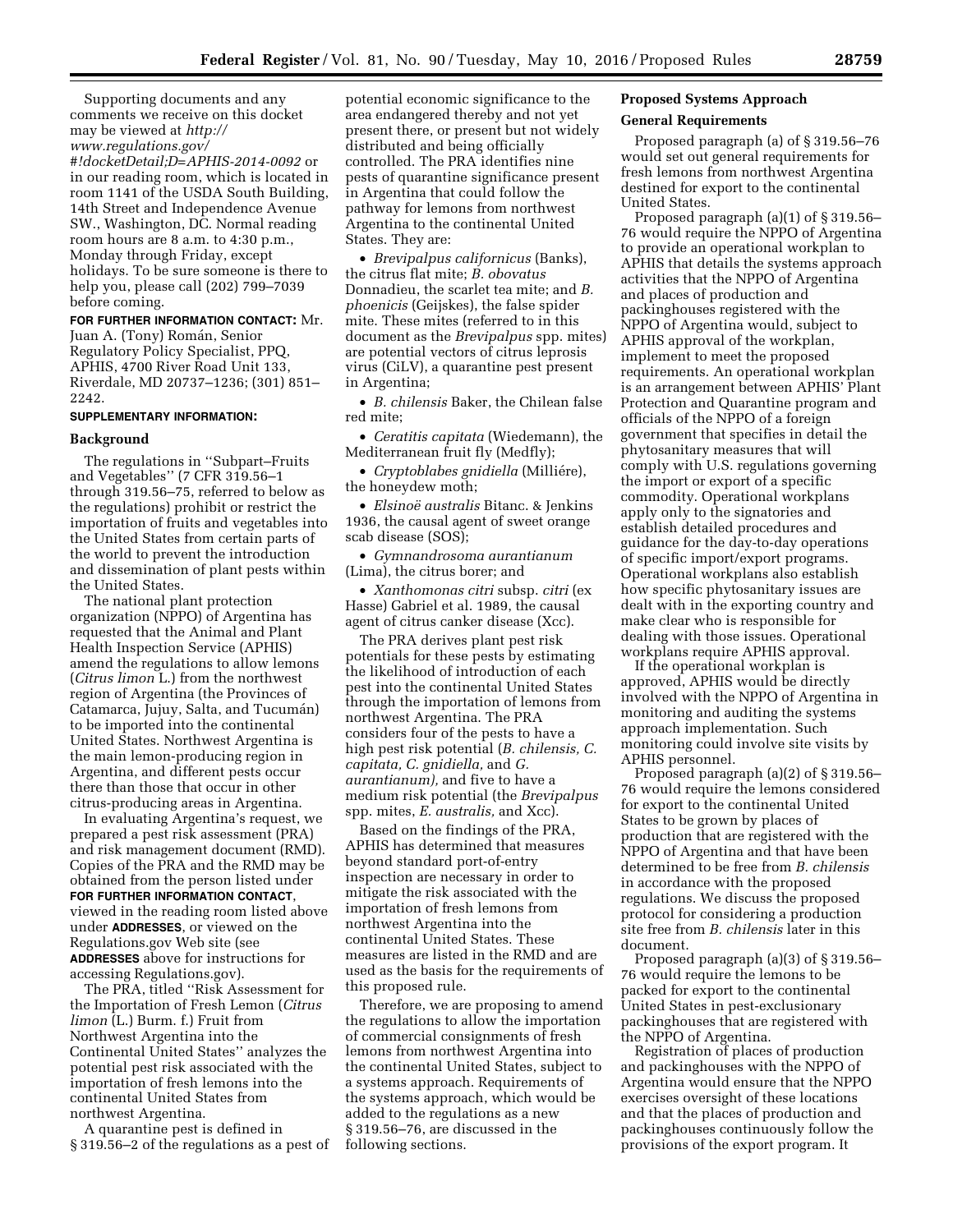would also facilitate traceback in the event that lemons from Argentina are determined to be infested with quarantine pests.

Proposed paragraph (a)(4) of § 319.56– 76 would require the NPPO of Argentina to maintain all forms and documents pertaining to registered places of production and packinghouses for at least 1 year and, as requested, provide them to APHIS for review. Such forms and documents would include (but would not be limited to) records regarding fruit fly trapping in registered places of production and records regarding pest detections in registered places of production and registered packinghouses. Based on APHIS' review of the records, we may monitor places of production and packinghouses, as we deem warranted.

Proposed paragraph (a)(5) of § 319.56– 76 would require lemons from Argentina to be imported into the continental United States in commercial consignments only. Noncommercial shipments are more prone to infestations because the commodity is often ripe to overripe, could be of a variety with unknown susceptibility to pests, and is often grown with little or no pest control. Commercial consignments, as defined in § 319.56–2 of the regulations, are consignments that an inspector identifies as having been imported for sale and distribution. Such identification is based on a variety of indicators, including, but not limited to: Quantity of produce, type of packaging, identification of place of production or packinghouse on the packaging, and documents consigning the fruits or vegetables to a wholesaler or retailer. For purposes of the proposed regulations, in order for a consignment to be considered a commercial consignment, fruit in the consignment would have to be practically free of leaves, twigs, and other plant parts, except for stems less than 1 inch long and attached to the fruit. We currently require most other fruits and vegetables imported into the United States from foreign countries to be imported in commercial consignments as a mitigation against quarantine pests of those commodities.

Proposed paragraph (a)(6) of § 319.56– 76 would require the identity of each lemon from Argentina destined for export to the continental United States to be maintained throughout the export process, from the place of production to the arrival at the port of entry in the continental United States. The operational workplan would have to authorize the means of identification used that allows the lot to be traced back to its place of production. This

requirement would facilitate traceback in the event that quarantine pests are discovered in a lot of lemons destined for export to the United States. This, in turn, would help ensure that timely remedial measures are taken to address the plant pest risk at the place of production and preclude the further export of infested fruit from that place of production.

Proposed paragraph (a)(7) of § 319.56– 76 would require lemons from Argentina to be harvested green and within the time period of April 1 and August 31. If the lemons are harvested yellow or harvested outside of that time period, they would have to be treated for Medfly in accordance with 7 CFR part 305 and the operational workplan. As documented in the RMD, lemons are a poor host of Medfly, and research has shown that harvesting them green during that time period, when Medfly populations are low in Argentina, is an effective mitigation against Medfly.

Within part 305, § 305.2 provides that approved treatment schedules for Medfly and other quarantine pests are set forth in the Plant Protection and Quarantine Treatment Manual, found online at *[http://www.aphis.usda.gov/](http://www.aphis.usda.gov/import_export/plants/manuals/ports/downloads/treatment.pdf)  import*\_*[export/plants/manuals/ports/](http://www.aphis.usda.gov/import_export/plants/manuals/ports/downloads/treatment.pdf)  [downloads/treatment.pdf.](http://www.aphis.usda.gov/import_export/plants/manuals/ports/downloads/treatment.pdf)* The manual currently specifies that cold treatment according to schedule T107-a is effective in neutralizing Medfly on citrus. If lemons from Argentina are harvested yellow, or outside of the prescribed time period, they would have to be treated according to this approved schedule.

Proposed paragraph (a)(8) of § 319.56– 76 would provide that lots of lemons destined for export to the continental United States must be safeguarded during movement from registered places of production to registered packinghouses as specified by the operational workplan. Such safeguarding could include the use of pest-proof screens or tarpaulins to cover the lots during transit, or other similar measures approved by APHIS and the NPPO of Argentina.

Proposed paragraph (a)(9) of § 319.56– 76 would require each consignment of lemons imported from Argentina into the continental United States to be accompanied by a phytosanitary certificate issued by the NPPO of Argentina with an additional declaration stating that the requirements in the proposed regulations have been met and consignments have been inspected and found free of *Brevipalpus*  spp. mites, *B. chilensis, C. capitata, C. gnidiella,* and *G. aurantianum.* 

# **Place of Production Requirements**

The proposed systems approach would require places of production to meet certain requirements and take certain measures to prevent the introduction of quarantine pests to lemons destined for export to the continental United States. Proposed paragraph (b) of § 319.56–76 would contain these requirements and measures.

Proposed paragraph (b)(1) of § 319.56– 76 would require that, prior to each harvest season, registered places of production of lemons destined for export to the continental United States must be determined by APHIS and the NPPO of Argentina to be free from *B. chilensis* based on biometric sampling conducted in accordance with the operational workplan. If a single *B. chilensis* mite is discovered as a result of such sampling, the place of production would not be considered free from *B. chilensis* for that harvest season. Each place of production would have only one opportunity per harvest season to be considered free of *B. chilensis,* and certification of *B. chilensis* freedom would only last one harvest season.

Currently, APHIS authorizes the importation of several commodities from Chile, including kiwi, clementines, mandarins, and tangerines, subject to confirmation, using a similar sampling method, that places of production for those commodities have a low prevalence for *B. chilensis.* The biometric sampling used to establish freedom from *B. chilensis* would be modeled on the sampling protocols currently used in Chile to establish places of production of low pest prevalence for *B. chilensis.* 

Under the proposed biometric sampling protocol, between 1 and 30 days before harvest, 100 random samples of fruit would have to be collected from each registered place of production. The samples would then have to washed, placed on a mesh sieve, sprinkled with liquid soap and water solution, washed with water at high pressure, and washed with water at lower pressure. Once this cleaning process is repeated twice, the contents of the sieves would have to be placed on a petri dish and examined for *B. chilensis.* 

Proposed paragraph (b)(2) of § 319.56– 76 would require registered places of production to remove plant litter and fallen debris from groves in accordance with the operational workplan. It would also prohibit fallen fruit from being included in field containers of fruit brought to the packinghouse to be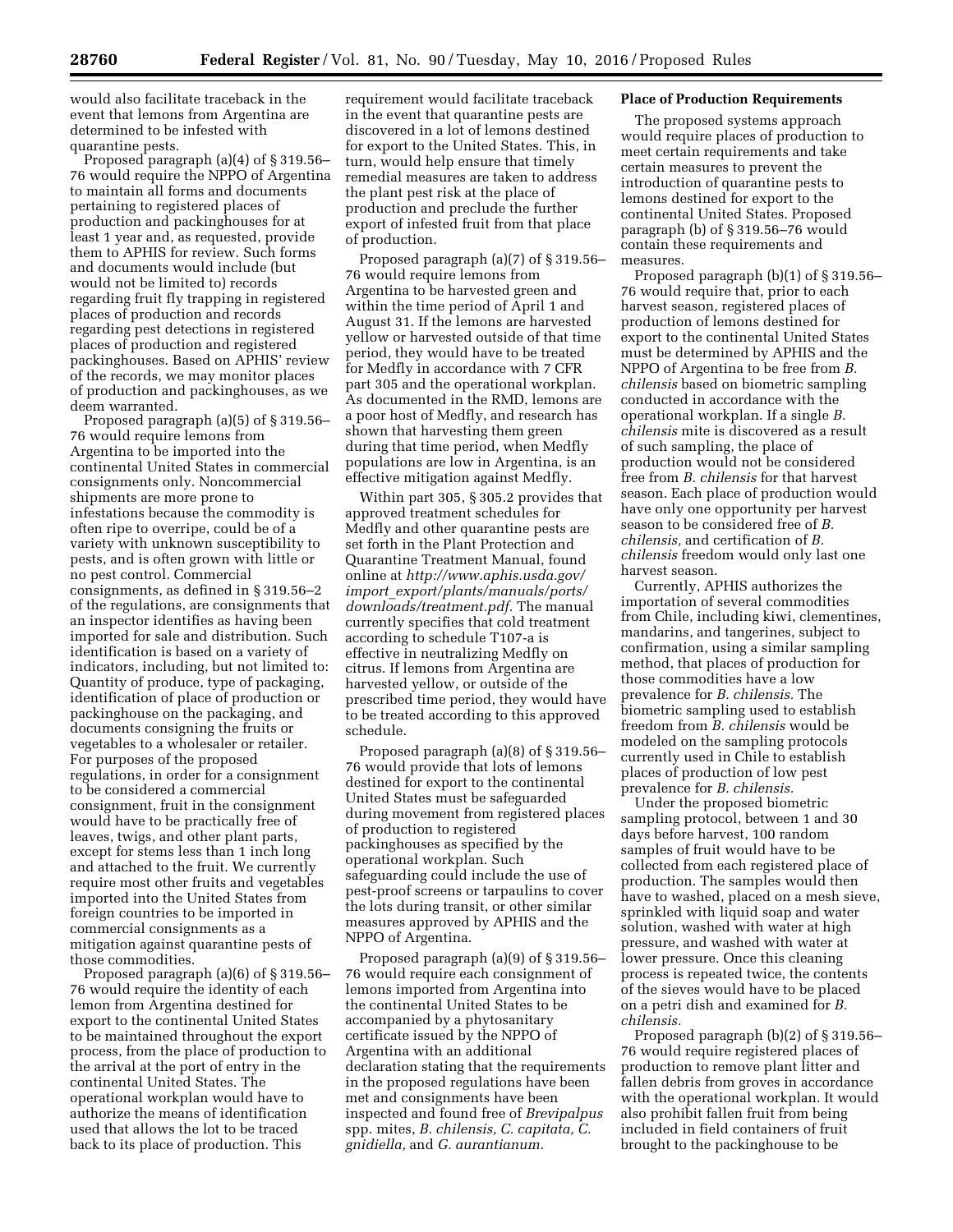packed for export. Plant litter, fallen debris, and fallen fruit are especially susceptible to quarantine pests.

Proposed paragraph (b)(3) of § 319.56– 76 would require registered places of production to trap for Medfly in accordance with the operational workplan. The operational workplan would specify the types of traps and baits that must be used, the minimum number of traps per acre that must be deployed, the requisite distance between each trap, and the intervals at which the traps must be serviced. The NPPO would have to keep records regarding the placement and monitoring of all traps, as well as records of all pest detections in these traps, and provide the records to APHIS, as requested.

Proposed paragraph (b)(4) of § 319.56– 76 would require registered places of production to carry out any additional grove sanitation and phytosanitary measures specified for the place of production by the operational workplan. Depending on the location, size, and plant pest history of the grove, these could include surveying protocols, safeguarding of trees, application of pesticides and fungicides, or other measures.

Proposed paragraph (b)(5) of § 319.56– 76 would require the NPPO of Argentina to visit and inspect registered places of production regularly for signs of infestations and to allow APHIS to monitor these inspections. These inspections would have to start no more than 30 days before harvest and continue until the end of the export season.

Proposed paragraph (b)(6) of § 319.56– 76 would provide that if APHIS or the NPPO of Argentina determines that a registered place of production has failed to follow the requirements of the regulations, the place of production would be excluded from the export program until APHIS and the NPPO of Argentina jointly agree that the place of production has taken appropriate remedial measures to address the plant pest risk.

### **Packinghouse Requirements**

Proposed paragraph (c) of § 319.56–76 would set forth requirements for mitigation measures that would have to occur at registered packinghouses.

Proposed paragraph (c)(1) of § 319.56– 76 would require that, while a registered packinghouse is in use for packing lemons for export to the continental United States, the packinghouses may only accept lemons that are from registered places of production and that have been produced in accordance with proposed § 319.56–76. Lemons from other places of production may be

produced under conditions that are less stringent than those of this proposed rule, and may therefore be a pathway for the introduction of quarantine pests into the packinghouses.

Proposed paragraph (c)(2) of § 319.56– 76 would require lemons to be packed within 24 hours of harvest in a registered pest-exclusionary packinghouse or stored in a degreening chamber in the registered pestexclusionary packinghouse. The lemons would have to be packed for shipment to the continental United States in insect-proof cartons or containers, or covered with insect-proof mesh or plastic tarpaulin. These safeguards would have to remain intact until the lemons arrive in the United States, or the consignment would not be allowed to enter the United States. These requirements collectively would aid in preventing the lemons from becoming infested with plant pests during or subsequent to packing.

Proposed paragraph (c)(3) of § 319.56– 76 would require the lemons to be washed, brushed, and surface disinfected for *E. australis* and Xcc in accordance with the operational workplan, treated with an APHISapproved fungicide, and waxed. Section 301.75–7 requires citrus fruit from areas of the United States that are quarantined for Xcc to be treated at packinghouses for Xcc. Additionally, a December 2010 Federal Order for the interstate movement of citrus fruit from areas of the United States that are quarantined for *E. australis* requires the fruit to be washed, disinfected, treated, and waxed at packinghouses in order for a certificate to be issued authorizing the unrestricted interstate movement of the fruit within the United States.<sup>1</sup> Accordingly, this requirement would be generally consistent with current domestic requirements.

Proposed paragraph (c)(4) of § 319.56– 76 would require the NPPO of Argentina or officials authorized by the NPPO of Argentina to visually inspect a biometric sample of each consignment for quarantine pests, wash the lemons in the sample, and inspect the filtrate for *B. chilensis* in accordance with the operational workplan. In addition to identifying lemons infested with *B. chilensis,* this method of visual inspection would be able to detect any signs or symptoms of *Brevipalpus* spp. mites on the lemons.

A portion of the fruit would then have to be cut open and inspected for evidence of quarantine pests. Cutting

the fruit open would allow inspectors to determine whether the fruit is infested with Medflies or *C. gnidiella* or *G. aurantianum* larvae.

If a single *C. gnidiella* or G. *aurantianum* in any stage of development is found on the lemons, the entire consignment would be prohibited from export to the United States, and the registered place of production that produced the lemons would be suspended from the export program until APHIS and the NPPO of Argentina jointly agree that the place of production has taken appropriate remedial measures to address plant pest risk.

If a single *B. chilensis* or *Brevipalpus*  spp. mite in any stage of development is found on the lemons, the entire consignment would be prohibited from export, and the registered place of production that produced the lemons may be suspended from the export program, pending an investigation.

If a single immature Medfly is found in or with the lemons, the lemons would have to be treated in accordance with 7 CFR part 305 and the operational workplan, and the registered place of production that produced the lemons in the consignment may be suspended from the export program, pending an investigation.

We would not require remedial measures to be taken if fruit is determined to be symptomatic for *E. australis* or Xcc because we have determined that fruit that is symptomatic for these pathogens and that has been subject to the treatment and processing protocol specified in proposed paragraph (c)(3) of § 319.56– 76 is not a pathway for the spread of the pathogens. This is reflected in our conditions for the interstate movement of citrus fruit that is symptomatic for *E. australis* or Xcc.

Proposed paragraph (c)(5) of § 319.56– 76 would provide that, if APHIS or the NPPO of Argentina determines that a registered packinghouse has failed to follow the requirements of the regulations, the packinghouse would be excluded from the export program until APHIS and the NPPO of Argentina jointly agree that the packinghouse has taken appropriate remedial measures to address the plant pest risk.

# **Port of Entry Requirements**

Proposed paragraph (d) of § 319.56–76 would provide that consignments of lemons from Argentina will be inspected at the port of entry to the United States, and that, if any quarantine pests are discovered on the lemons during this inspection, the entire lot in which the quarantine pest

<sup>1</sup>To view the Federal Order, go to *[http://](http://www.aphis.usda.gov/plant_health/plant_pest_info/citrus/downloads/sweet_orange/2010-62.pdf)  [www.aphis.usda.gov/plant](http://www.aphis.usda.gov/plant_health/plant_pest_info/citrus/downloads/sweet_orange/2010-62.pdf)*\_*health/plant*\_*pest*\_*info/ [citrus/downloads/sweet](http://www.aphis.usda.gov/plant_health/plant_pest_info/citrus/downloads/sweet_orange/2010-62.pdf)*\_*orange/2010-62.pdf.*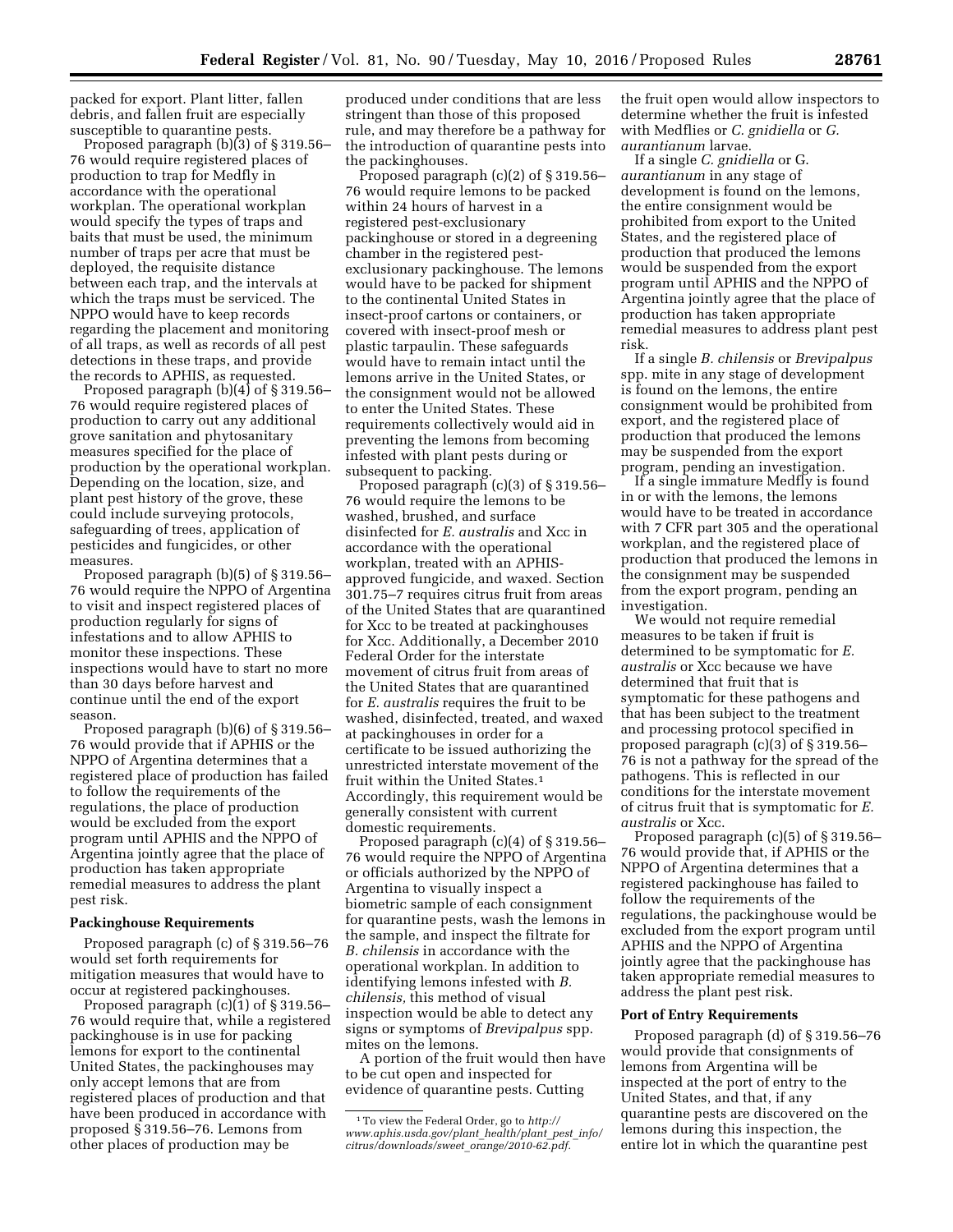was discovered would be subject to appropriate remedial measures to address this risk.

# **Miscellaneous Amendments to § 319.28**

The regulations in § 319.28(a) prohibit the importation of citrus from Argentina, as well as from eastern and southeastern Asia, Japan, Brazil, Paraguay, and other designated areas. However, paragraphs (b) through (e) of § 319.28 set out various exceptions to this prohibition. To allow the importation of lemons from northwestern Argentina under § 319.56– 76, we propose adding a new paragraph (e) to § 319.28 stating that the prohibition does not apply to lemons from northwest Argentina that meet the requirements of § 319.56–76. To accommodate the addition of the new paragraph (e) in § 319.28, we would redesignate current paragraphs (e) through (i) as (f) through (j), respectively.

Paragraph (a)(1) of § 319.28 provides that importation of fruits and peels of the genera and varieties listed in that paragraph is allowed from the Provinces 2 of Catamarca, Jujuy, Salta, and Tucumán in Argentina because those Provinces are considered to be free of Xcc. However, we now consider Xcc to be present in those Provinces. Therefore, we would remove that statement.

Finally, paragraph (a)(2) of § 319.28 currently prohibits the importation of lemons from Argentina, among other countries, to prevent the introduction of SOS within the United States. We would remove this prohibition.

### **Executive Order 12866 and Regulatory Flexibility Act**

This proposed rule has been determined to be not significant for the purposes of Executive Order 12866 and, therefore, has not been reviewed by the Office of Management and Budget.

We have prepared an economic analysis for this rule. The economic analysis provides a cost-benefit analysis, as required by Executive Order 12866, and an initial regulatory flexibility analysis that examines the potential economic effects of this proposed rule on small entities, as required by the Regulatory Flexibility Act. The economic analysis is summarized below. Copies of the full analysis are available by contacting the person listed under **FOR FURTHER INFORMATION CONTACT**, in the reading room (see **ADDRESSES** above for more information),

or on the Regulations.gov Web site (see **ADDRESSES** above for instructions for accessing Regulations.gov).

The analysis examines potential economic impacts on small domestic entities of allowing the importation of fresh lemons from northwest Argentina into the continental United States. A systems approach to pest risk mitigation would provide phytosanitary protection against pests of quarantine significance. Economic effects of the rule for both U.S. producers and consumers are not expected to be significant. While producers' welfare would be negatively affected, welfare gains for consumers would outweigh producer losses, resulting in a net benefit to the U.S. economy.

In the United States, commercial lemon production takes place in California and Arizona. For the 2013/14 season, lemon-bearing acres totaled 54,500 (California 46,000, Arizona 8,500). In the same season, the value of U.S. production of lemons was \$647 million, 92 percent earned by California's growers and 8 percent by Arizona's growers. Over the five seasons, 2008/09 to 2012/13, U.S. fresh lemon production averaged about 497,350 metric tons (MT) per year. Over the same period, annual imports averaged about 45,751 MT and exports averaged about 95,574 MT. Because of the provisions of the rule, we expect that most lemons will be exported from April 1 to August 31, a period that coincides roughly with the months in which U.S. lemon exports are declining and imports are increasing.

Effects of the proposed rule are estimated using a partial equilibrium model of the U.S. lemon sector. Annual imports of fresh lemon from Argentina are expected to range between 15,000 and 20,000 MT, with volumes averaging 18,000 MT. Quantity, price, and welfare changes are estimated for these three import scenarios.

If the United States were to import 18,000 MT of fresh lemon from Argentina and there were no displacement of lemon imports from other countries, the price would decrease by an estimated 4 percent. Consumer welfare gains of about \$25 million would outweigh producer welfare losses of about \$22 million, resulting in a net welfare gain of about \$3 million. The 15,000 MT and 20,000 MT scenarios show similar effects.

More reasonably, partial import displacement would occur, and price and welfare effects would be proportional to the net increase in U.S. lemon imports. If one-half of the quantity of fresh lemon imported from Argentina were to displace U.S. fresh

lemon imports from elsewhere, then for the 18,000 MT scenario the price decline would be about 2 percent; consumer welfare gains and producer welfare losses would be about \$12.2 million and \$10.9 million, respectively, yielding a net welfare benefit of about \$1.3 million.

The majority of businesses that may be affected by the proposed rule are small entities, including lemon producers, packers, wholesalers, and related establishments. APHIS welcomes public comment in order to better determine the extent to which U.S. small entities may be affected by this proposed rule.

# **Executive Order 12988**

This proposed rule would allow lemons to be imported into the continental United States from northwest Argentina. If this proposed rule is adopted, State and local laws and regulations regarding lemons imported under this rule would be preempted while the fruit is in foreign commerce. Fresh lemons are generally imported for immediate distribution and sale to the consuming public and would remain in foreign commerce until sold to the ultimate consumer. The question of when foreign commerce ceases in other cases must be addressed on a case-bycase basis. If this proposed rule is adopted, no retroactive effect will be given to this rule, and this rule will not require administrative proceedings before parties may file suit in court challenging this rule.

#### **Paperwork Reduction Act**

In accordance with section 3507(d) of the Paperwork Reduction Act of 1995 (44 U.S.C. 3501 *et seq.*), the information collection or recordkeeping requirements included in this proposed rule have been submitted for approval to the Office of Management and Budget (OMB). Please send written comments to the Office of Information and Regulatory Affairs, OMB, Attention: Desk Officer for APHIS, Washington, DC 20503. Please state that your comments refer to Docket No. APHIS–2014–0092. Please send a copy of your comments to: (1) Docket No. APHIS–2014–0092, Regulatory Analysis and Development, PPD, APHIS, Station 3A–03.8, 4700 River Road Unit 118, Riverdale, MD 20737–1238, and (2) Clearance Officer, OCIO, USDA, Room 404–W, 14th Street and Independence Avenue SW., Washington, DC 20250.

This proposed rule would allow the importation of lemons from northwest Argentina that have been produced in accordance with the requirements of a systems approach. This action would

<sup>2</sup>The paragraph currently refers to these administrative units as ''States.'' However, as noted within this document, administrative units within Argentina are Provinces, not States.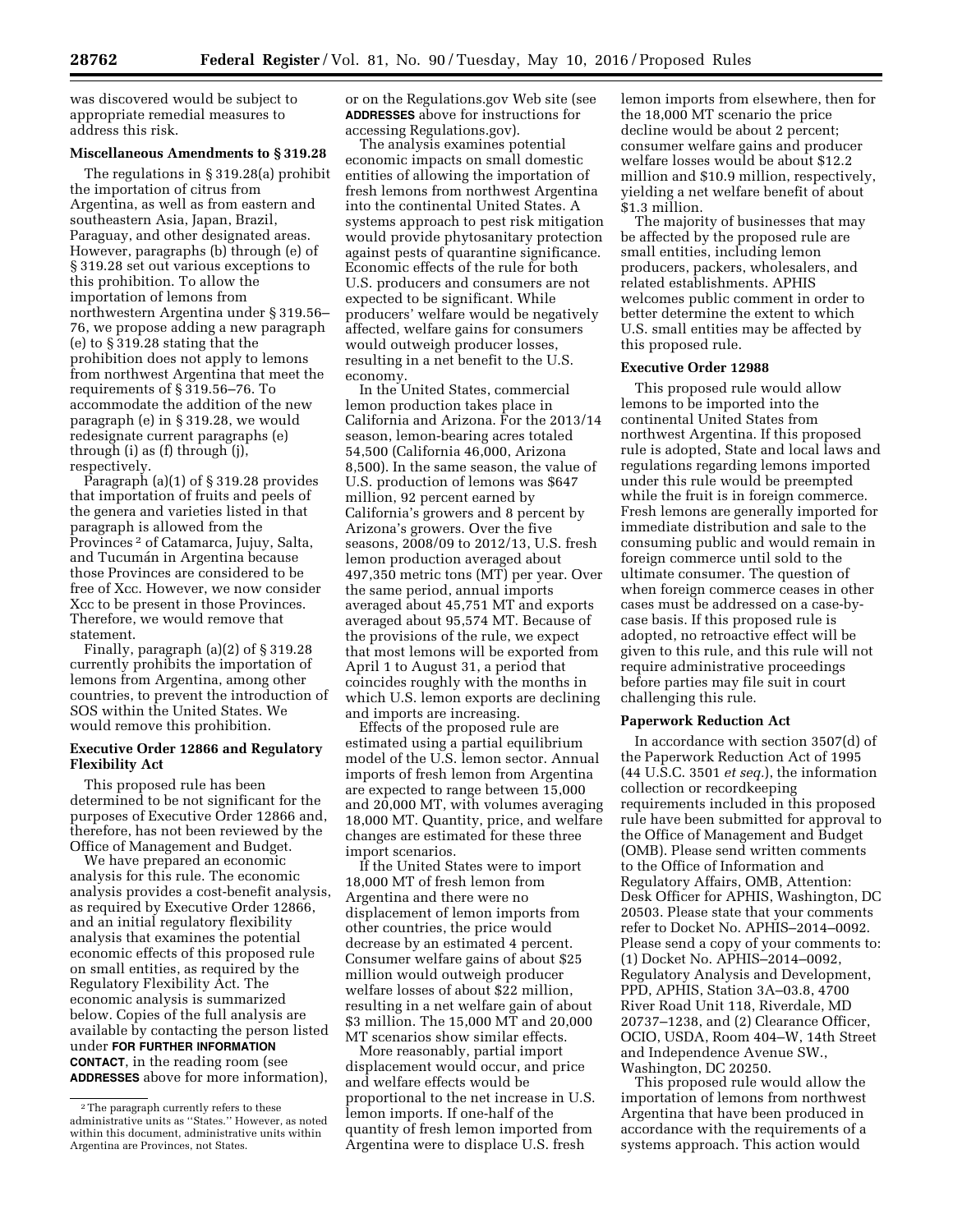require information collection activities, such as an operational workplan, production site and packinghouse registration and recertification, pest-free determination, recordkeeping, monitoring of traps, NPPO inspection, identification, treatment records, and a phytosanitary certificate.

We are soliciting comments from the public (as well as affected agencies) concerning our proposed information collection and recordkeeping requirements. These comments will help us:

(1) Evaluate whether the proposed information collection is necessary for the proper performance of our agency's functions, including whether the information will have practical utility;

(2) Evaluate the accuracy of our estimate of the burden of the proposed information collection, including the validity of the methodology and assumptions used;

(3) Enhance the quality, utility, and clarity of the information to be collected; and

(4) Minimize the burden of the information collection on those who are to respond (such as through the use of appropriate automated, electronic, mechanical, or other technological collection techniques or other forms of information technology; *e.g.,* permitting electronic submission of responses).

*Estimate of burden:* Public reporting burden for this collection of information is estimated to average 0.07356 hours per response.

*Respondents:* Producers, importers of lemons, the NPPO of Argentina.

*Estimated annual number of respondents:* 76.

*Estimated annual number of* 

*responses per respondent:* 52.40. *Estimated annual number of* 

*responses:* 3,983.

*Estimated total annual burden on respondents:* 293 hours. (Due to averaging, the total annual burden hours may not equal the product of the annual number of responses multiplied by the reporting burden per response.)

Copies of this information collection can be obtained from Ms. Kimberly Hardy, APHIS' Information Collection Coordinator, at (301) 851–2727.

#### **E-Government Act Compliance**

The Animal and Plant Health Inspection Service is committed to compliance with the EGovernment Act to promote the use of the Internet and other information technologies, to provide increased opportunities for citizen access to Government information and services, and for other purposes. For information pertinent to E-Government Act compliance related

to this proposed rule, please contact Ms. Kimberly Hardy, APHIS' Information Collection Coordinator, at (301) 851– 2727.

# **List of Subjects for 7 CFR Part 319**

Coffee, Cotton, Fruits, Imports, Logs, Nursery stock, Plant diseases and pests, Quarantine, Reporting and recordkeeping requirements, Rice, Vegetables.

Accordingly, we propose to amend 7 CFR part 319 as follows:

### **PART 319—FOREIGN QUARANTINE NOTICES**

■ 1. The authority citation for part 319 continues to read as follows:

**Authority:** 7 U.S.C. 450, 7701–7772, and 7781–7786; 21 U.S.C. 136 and 136a; 7 CFR 2.22, 2.80, and 371.3.

■ 2. Section 319.28 is amended as follows:

■ a. In paragraph (a)(1), by removing the words ''(except for the States of Catamarca, Jujuy, Salta, and Tucumán, which are considered free of citrus canker)''.

■ b. In paragraph (a)(2), by removing the word "Argentina,"

■ c. By redesignating paragraphs (e) through (i) as paragraphs (f) through (j), respectively, and adding a new paragraph (e).

The addition reads as follows:

# **§ 319.28 Notice of quarantine.**

\* \* \* \* \* (e) The prohibition does not apply to lemons (*Citrus limon* (L.) Burm. f.) from northwest Argentina that meet the requirements of § 319.56–76. \* \* \* \* \*

■ 5. Section 319.56–76 is added to read as follows:

### **§ 319.56–76 Lemons from northwest Argentina.**

Fresh lemons (*Citrus limon* (L.) Burm. f.) may be imported into the continental United States from northwest Argentina (the Provinces of Catamarca, Jujuy, Salta, and Tucumán) only under the conditions described in this section. These conditions are designed to prevent the introduction of the following quarantine pests: *Brevipalpus chilensis,* the Chilean false red mite; *B. californicus,* the citrus flat mite, *B. obovatus,* the scarlet tea mite, and *B. phoenicis,* the false spider mite (referred to in this section as ''*Brevipalpus* spp. mites''); *Ceratitis capitata,* the Mediterranean fruit fly; *Cryptoblabes gnidiella,* the honeydew moth; *Elsinoe¨ australis,* the causal agent of sweet orange scab disease; *Gymnandrosoma aurantianum* (Lima), the citrus borer;

and *Xanthomonas citri* subsp. *citri* (ex Hasse) Gabriel et al., the causal agent of citrus canker disease.

(a) *General requirements*—(1) *Operational workplan.* The national plant protection organization (NPPO) of Argentina must provide an operational workplan to APHIS that details the activities that the NPPO of Argentina and places of production and packinghouses registered with the NPPO of Argentina will, subject to APHIS' approval of the workplan, carry out to meet the requirements of this section. The operational workplan must include and describe the specific requirements as set forth in this section. APHIS will be directly involved with the NPPO of Argentina in monitoring and auditing implementation of the systems approach.

(2) *Registered places of production.*  The fresh lemons considered for export to the continental United States must be grown by places of production that are registered with the NPPO of Argentina and that have been determined to be free from *B. chilensis* in accordance with this section.

(3) *Registered packinghouses.* The lemons must be packed for export to the continental United States in pestexclusionary packinghouses that are registered with the NPPO of Argentina.

(4) *Recordkeeping.* The NPPO of Argentina must maintain all forms and documents pertaining to registered places of production and packinghouses for at least 1 year and, as requested, provide them to APHIS for review. Based on APHIS' review of records, APHIS may monitor places of production and packinghouses, as APHIS deems warranted.

(5) *Commercial consignments.*  Lemons from Argentina can be imported to the continental United States in commercial consignments only. For purposes of this section, fruit in a commercial consignment must be practically free of leaves, twigs, and other plant parts, except for stems less than 1 inch long and attached to the fruit.

(6) *Identification.* The identity of the each lot of lemons from Argentina must be maintained throughout the export process, from the place of production to the arrival of the lemons at the port of entry into the continental United States. The means of identification that allows the lot to be traced back to its place of production must be authorized by the operational workplan.

(7) *Harvesting restrictions or treatment for fruit flies.* Lemons from Argentina must be harvested green and within the time period of April 1 and August 31. If they are harvested yellow